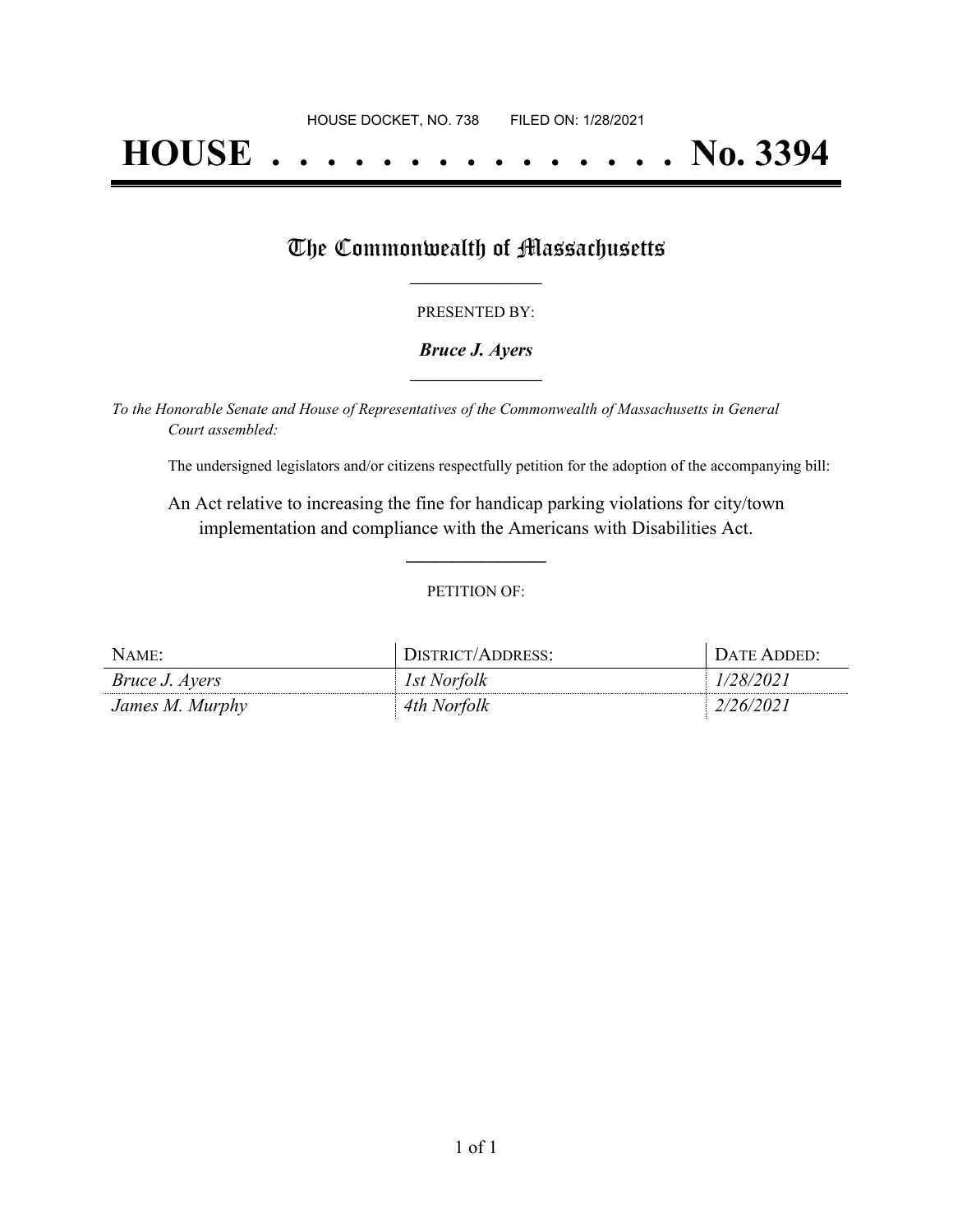## **HOUSE . . . . . . . . . . . . . . . No. 3394**

By Mr. Ayers of Quincy, a petition (accompanied by bill, House, No. 3394) of Bruce J. Ayers and James M. Murphy relative to increasing the fine for handicapped parking violations. Transportation.

### [SIMILAR MATTER FILED IN PREVIOUS SESSION SEE HOUSE, NO. *2960* OF 2019-2020.]

## The Commonwealth of Massachusetts

**In the One Hundred and Ninety-Second General Court (2021-2022) \_\_\_\_\_\_\_\_\_\_\_\_\_\_\_**

**\_\_\_\_\_\_\_\_\_\_\_\_\_\_\_**

An Act relative to increasing the fine for handicap parking violations for city/town implementation and compliance with the Americans with Disabilities Act.

Be it enacted by the Senate and House of Representatives in General Court assembled, and by the authority *of the same, as follows:*

1 SECTION 1. Chapter 40 of the General Laws is hereby further amended by inserting

2 after Section 22A the following section:—

3 Section 22A ½. Any city or town that adopts the provisions of this section may increase

4 the fine assessed for violations of handicap parking in the city or town by \$450. The city or

5 town may add the additional \$450 into a special municipal account for the city or town where the

- 6 violation occurred.
- 7 The monies shall be used solely for funding and implementing the Americans with 8 Disabilities Act on public property and in public buildings within the city or town. The city or